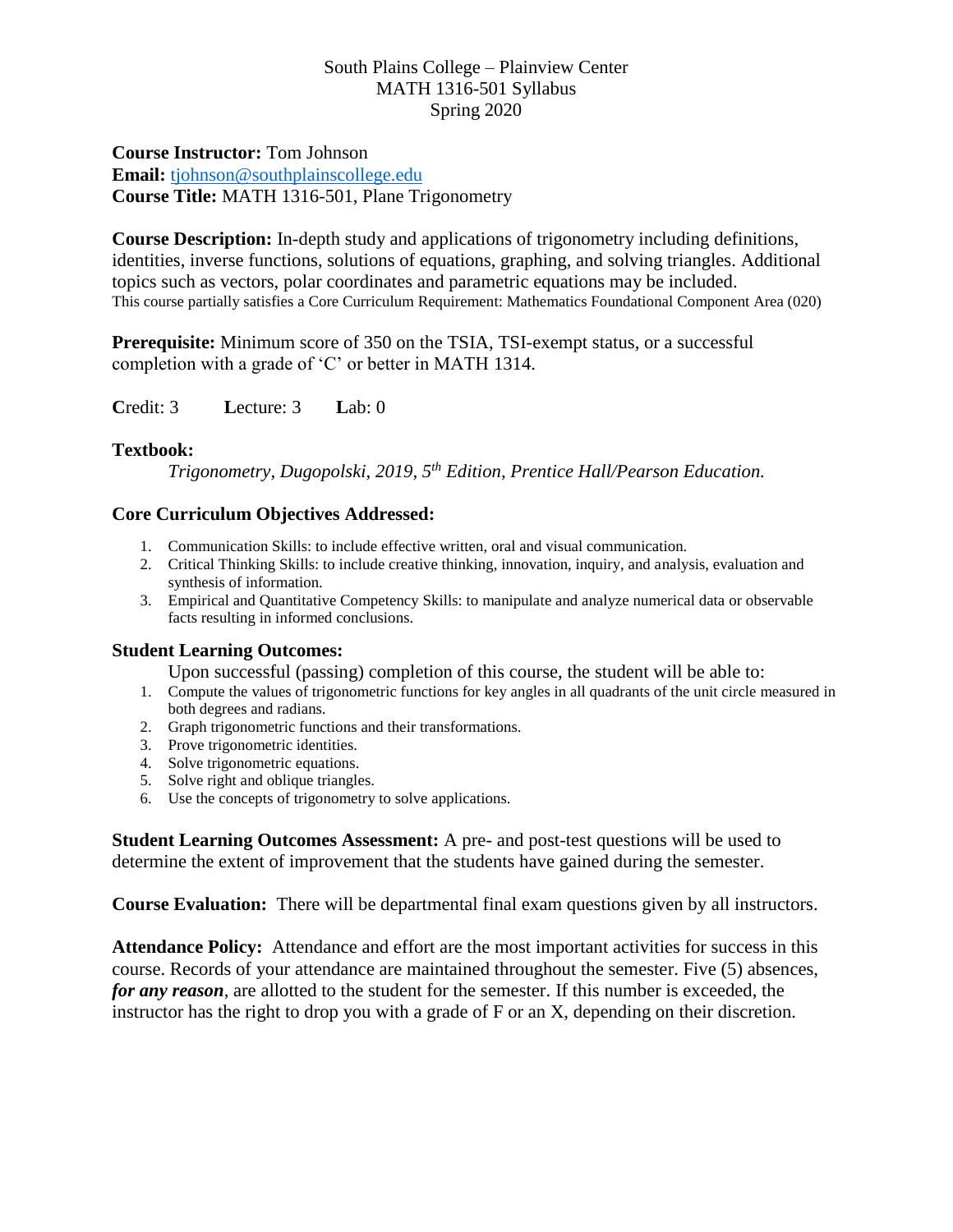Plagiarism violations include, but are not limited to, the following:

- 1. Turning in a paper that has been purchased, borrowed, or downloaded from another student, an online term paper site, or a mail order term paper mill;
- 2. Cutting and pasting together information from books, articles, other papers, or online sites without providing proper documentation;
- 3. Using direct quotations (three or more words) from a source without showing them to be direct quotations and citing them; or
- 4. Missing in-text citations.

Cheating violations include, but are not limited to, the following:

- 1. Obtaining an examination by stealing or collusion;
- 2. Discovering the content of an examination before it is given;
- 3. Using an unauthorized source of information (notes, textbook, text messaging, internet, apps) during an examination, quiz, or homework assignment;
- 4. Entering an office or building to obtain an unfair advantage;
- 5. Taking an examination for another;
- 6. Altering grade records;
- 7. Copying another's work during an examination or on a homework assignment;
- 8. Rewriting another student's work in Peer Editing so that the writing is no longer the original student's;
- 9. Taking pictures of a test, test answers, or someone else's paper.

**Student Code of Conduct Policy**: Any successful learning experience requires mutual respect on the part of the student and the instructor. Neither instructor nor student should be subject to others' behavior that is rude, disruptive, intimidating, aggressive, or demeaning**.** Student conduct that disrupts the learning process or is deemed disrespectful or threatening shall not be tolerated and may lead to disciplinary action and/or removal from class.

**Diversity Statement:** In this class, the teacher will establish and support an environment that values and nurtures individual and group differences and encourages engagement and interaction. Understanding and respecting multiple experiences and perspectives will serve to challenge and stimulate all of us to learn about others, about the larger world and about ourselves. By promoting diversity and intellectual exchange, we will not only mirror society as it is, but also model society as it should and can be.

**Disability Statement:** Students with disabilities, including but not limited to physical, psychiatric, or learning disabilities, who wish to request accommodations in this class should notify the Disability Services Office early in the semester so that the appropriate arrangements may be made. In accordance with federal law, a student requesting accommodations must provide acceptable documentation of his/her disability to the Disability Services Office. For more information, call or visit the Disability Services Office at Levelland (Student Health & Wellness Office) 806-716-2577, Reese Center (Building 8) 806- 716-4675, or Plainview Center (Main Office) 806-716-4302 or 806-296-9611.

**Nondiscrimination Policy:** South Plains College does not discriminate on the basis of race, color, national origin, sex, disability or age in its programs and activities. The following person has been designated to handle inquiries regarding the non-discrimination policies: Vice President for Student Affairs, South Plains College, 1401 College Avenue, Box 5, Levelland, TX 79336. Phone number 806- 716-2360.

**Title IX Pregnancy Accommodations Statement:** If you are pregnant, or have given birth within six months, Under Title IX you have a right to reasonable accommodations to help continue your education. To [activate](http://www.southplainscollege.edu/employees/manualshandbooks/facultyhandbook/sec4.php) accommodations you must submit a Title IX pregnancy accommodations request,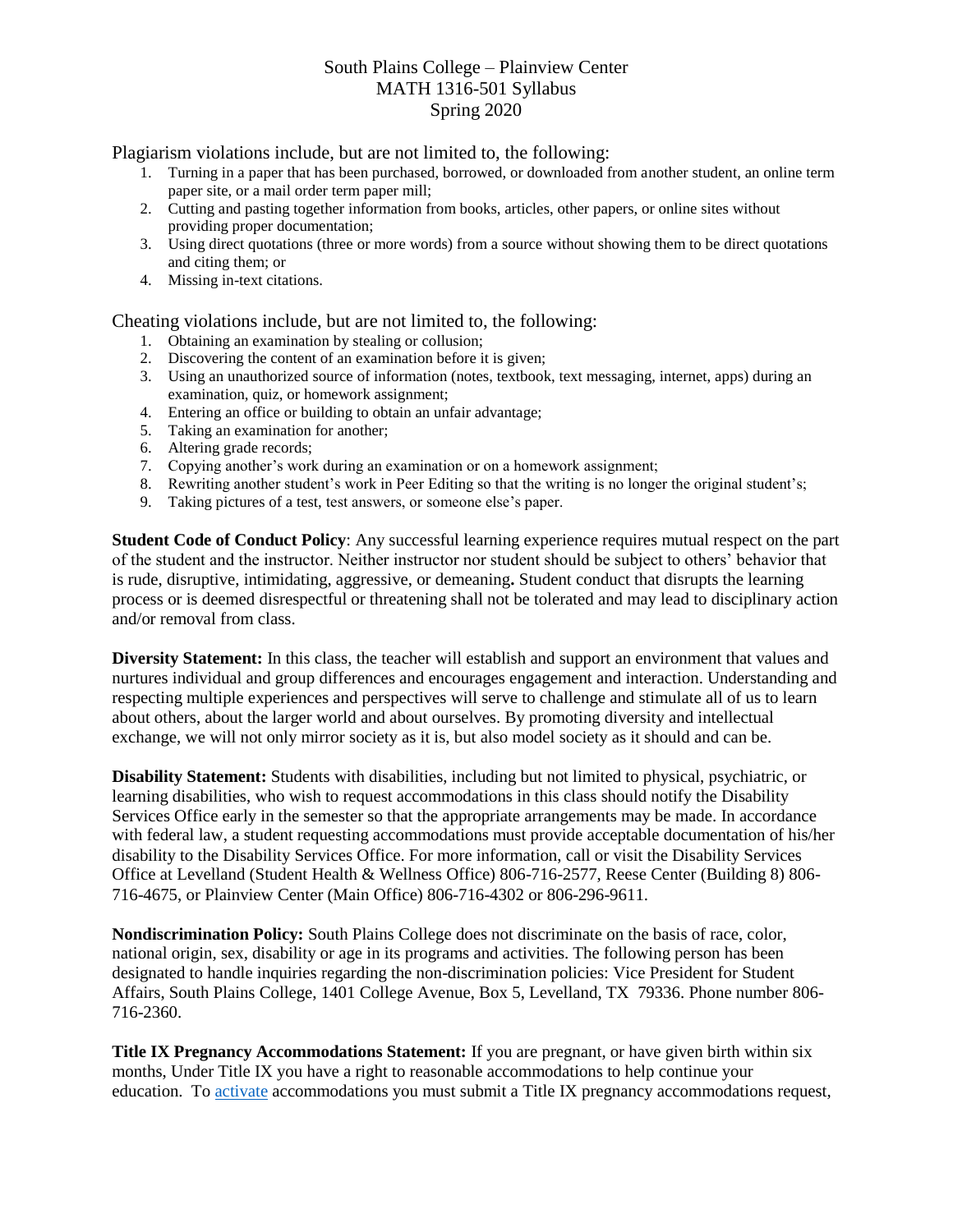along with specific medical documentation, to the Director of Health and Wellness. Once approved, notification will be sent to the student and instructors. It is the student's responsibility to work with the instructor to arrange accommodations. Contact the Director of Health and Wellness at 806-716-2362 or [email](http://www.southplainscollege.edu/employees/manualshandbooks/facultyhandbook/sec4.php) [cgilster@southplainscollege.edu](mailto:cgilster@southplainscollege.edu) for assistance.

**Campus Concealed Carry**: Texas Senate Bill - 11 (Government Code 411.2031, et al.) authorizes the carrying of a concealed handgun in South Plains College buildings only by persons who have been issued and are in possession of a Texas License to Carry a Handgun. Qualified law enforcement officers or those who are otherwise authorized to carry a concealed handgun in the State of Texas are also permitted to do so. Pursuant to Penal Code (PC) 46.035 and South Plains College policy, license holders may not carry a concealed handgun in restricted locations. For a list of locations and Frequently Asked Questions, please refer to the Campus Carry page at: <http://www.southplainscollege.edu/campuscarry.php> Pursuant to PC 46.035, the open carrying of handguns is prohibited on all South Plains College campuses. Report violations to the College Police Department at 806-716-2396 or 9-1-1.

**SPC Bookstore Price Match Guarantee Policy:** If you find a lower price on a textbook, the South Plains College bookstore will match that price. The difference will be given to the student on a bookstore gift certificate! The gift certificate can be spent on anything in the store.

If students have already purchased textbooks and then find a better price later, the South Plains College bookstore will price match through the first week of the semester. The student must have a copy of the receipt and the book has to be in stock at the competition at the time of the price match.

The South Plains College bookstore will happily price match BN.com & books on Amazon noted as *ships from and sold by Amazon.com*. Online marketplaces such as *Other Sellers* on Amazon, Amazon's Warehouse Deals, *fulfilled by* Amazon, BN.com Marketplace, and peer-to-peer pricing are not eligible. They will price match the exact textbook, in the same edition and format, including all accompanying materials, like workbooks and CDs.

A textbook is only eligible for price match if it is in stock on a competitor's website at time of the price match request. Additional membership discounts and offers cannot be applied to the student's refund.

Price matching is only available on in-store purchases. Digital books, access codes sold via publisher sites, rentals and special orders are not eligible. Only one price match per title per customer is allowed.

*Note: The instructor reserves the right to modify the course syllabus and policies, as well as notify students of any changes, at any point during the semester.*